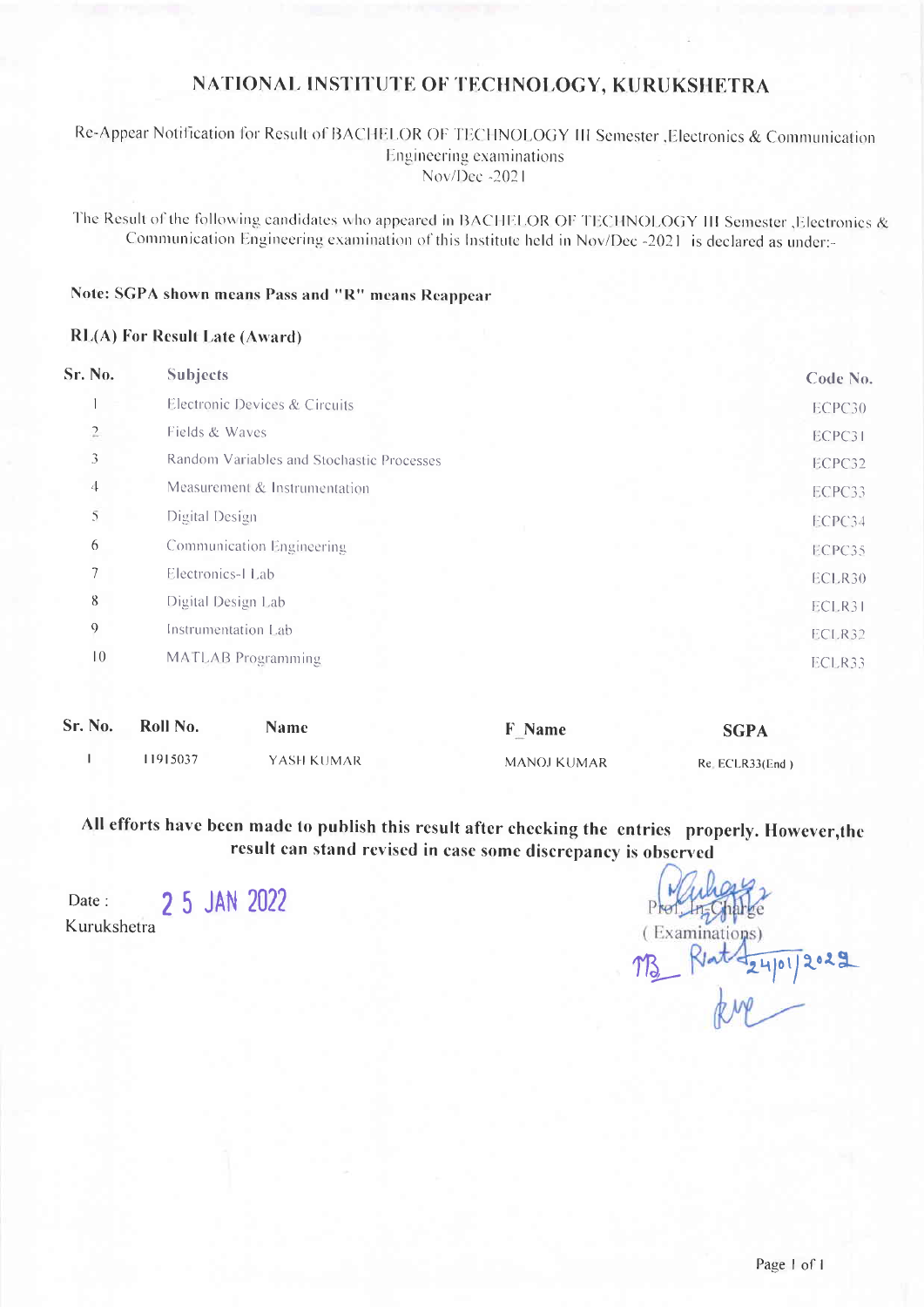# NATIONAL INSTITUTE OF TECHNOLOGY, KURUKSHETRA

#### Re-Appear Notification for Result of BACHELOR OF TECHNOLOGY lll Semester,Electronics & Communication Engineering examinations Nov/Dec -2021

The Result of the following candidates who appeared in BACHELOR OF TECHNOLOGY lll Semester ,Electronics & Communication Engineering examination of this lnstitute held in Nov/Dec -2021 is declared as under:-

#### Note: SGPA shown means Pass and "R" means Reappear

#### RL(A) For Result Late (Award)

| Sr. No.        | <b>Subjects</b>                           | Code No. |
|----------------|-------------------------------------------|----------|
| 1              | Electronic Devices & Circuits             | ECPC30   |
| $\mathbf{2}$   | Fields & Waves                            | ECPC31   |
| 3              | Random Variables and Stochastic Processes | ECPC32   |
| $\overline{4}$ | Measurement & Instrumentation             | ECPC33   |
| 5              | <b>Digital Design</b>                     | ECPC34   |
| 6              | <b>Communication Engineering</b>          | ECPC35   |
| 7              | Electronics-I Lab                         | ECLR30   |
| 8              | Digital Design Lab                        | ECLR31   |
| 9              | Instrumentation Lab                       | ECLR32   |
| 10             | <b>MATLAB Programming</b>                 | ECLR33   |
|                |                                           |          |

|           | Sr. No. Roll No. | <b>Name</b>          | F Name                              | <b>SGPA</b>     |
|-----------|------------------|----------------------|-------------------------------------|-----------------|
|           | 11815078         | SIDHOO HO            | СННОТО НО                           | 6.2963          |
| $\star$ 2 | 11815138         | DEVARAKONDA BHARGAVI | <b>DEVARAKONDA</b><br>SRINIVASA RAO | Re. ECLR32(End) |

All efforts have been made to publish this result after checking the entries properly. However,the result can stand revised in case some discrepancy is observed

Date: 2 5 JAN 2022 Kurukshetra

Prof. In Charge (Examinations) M3\_ Rent Layponasse